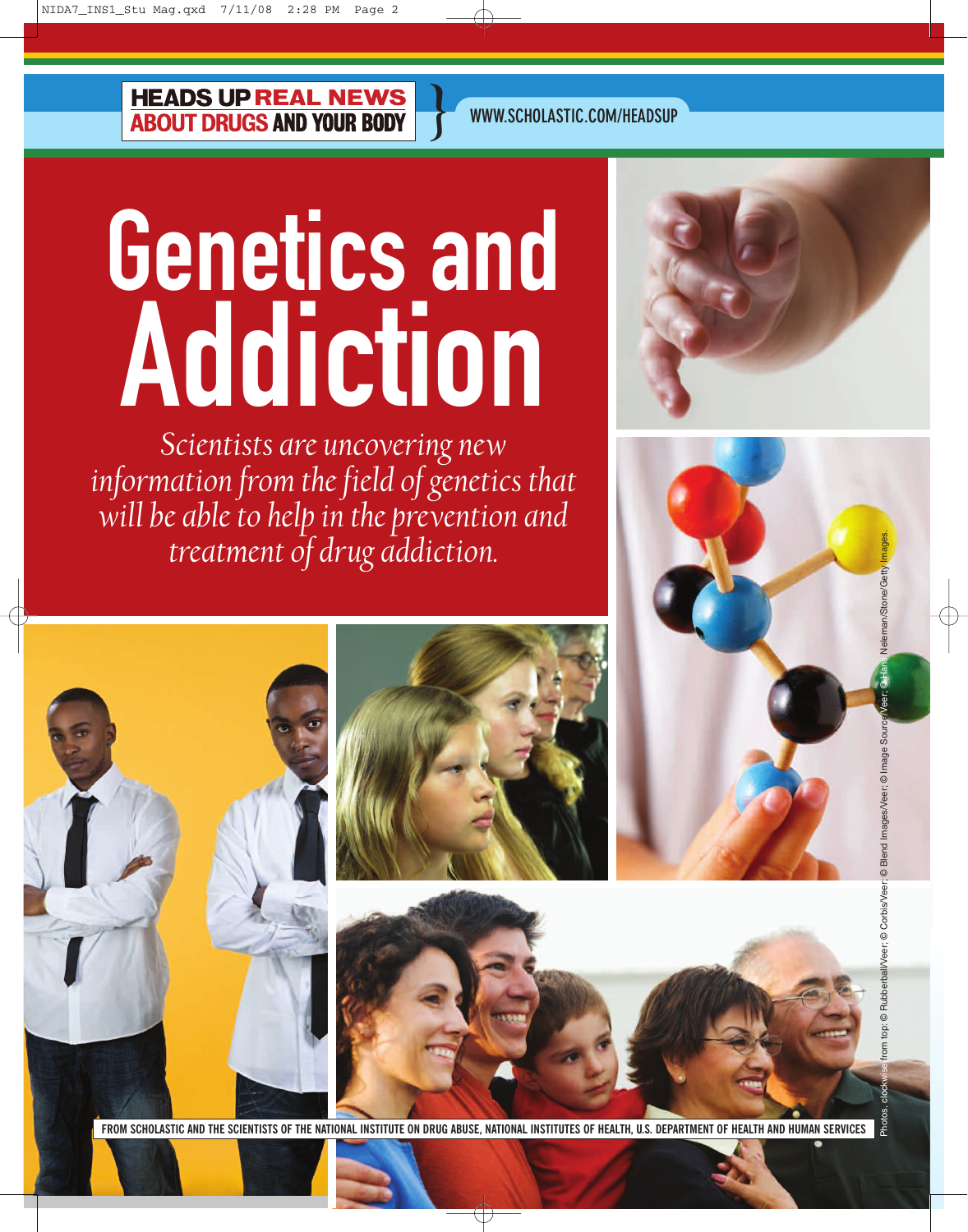J ohn Crawford has an identical twin. His 16-year-old brother, Keith, is his mirror image. John has brown hair, brown eyes, and a slightly crooked smile. So does Keith. John weighs about 160 pounds. Ditto for Keith. The brothers walk the same, talk the same—their friends tease them because they even bowl the same.

The reason, of course, is that identical twins share exactly the same **genes**, those tiny units of hereditary material (DNA) that carry instructions for forming all the cells in the body and directing their activity. Beyond their physical similarities, the brothers also share less-obvious traits. These range from harmless things such as food preferences—they both love hot chilies—to unseen vulnerabilities, such as a risk for heart disease, diabetes, and drug addiction.

You've probably heard that drug and alcohol abuse runs in families. But what exactly does that mean? John and Keith have a parent who struggles with alcoholism, so are they destined by genetics to face the same fate? The good news is that no single factor determines whether a person will become addicted to drugs. That's because genetics, biology, and environment all influence a person's risk for **drug addiction**, defined as a chronic yet treatable brain disease characterized by compulsive drug seeking and use.

So, while the saying may be that substance abuse "runs in the family," a whole list of other risk factors in addition to genes come into play to determine whether a person gets hooked. These include *biological* factors, such as genetics, one's age, or the presence of other diseases, as well as *environmental* factors, such as diet, stress, or peer pressure. Neither John nor Keith shares their parent's battle with addiction, but the twins know that their family genetics can increase their risk of addiction.

It may be hard to see how a tiny piece of DNA could influence the risk of becoming addicted. The fact is, however, that scientists have identified several genes that can do just that. In reality, every gene comes in different forms, or **variants**, and researchers have discovered that some of these variants can make people more likely to abuse marijuana, heroin, cocaine,

## WHO BECOMES ADDICTED?

These key factors are involved in the question of who becomes addicted to drugs:



BIOLOGY: The genes that someone is born with—in combination with environmental factors––account for about half of a person's risk for drug addiction. Other biological factors

include a person's gender, ethnic background, whether there are mental disorders present, and how each drug affects each person's unique biology.

Developmental stages also affect one's addiction vulnerability. Here, adolescents face a double challenge: One part is that the earlier that drug use begins, the more likely it is to progress to more serious abuse. The other part is that adolescents' brains are still developing in the areas that govern decision making, judgment, and self-control. Because of this, teens are especially prone to risktaking behaviors, including trying drugs.



ENVIRONMENT: Environmental factors can be broken down into two categories. "Risk factors" include those that make drug use more likely. Examples include lack of parental

supervision or chaotic home environments; substance abuse at home; associating with peers who use drugs; and even the availability and cost of drugs. "Protective factors" reduce the potential for drug use. Examples include parental monitoring and involvement; strong neighborhood, community, or school attachments; or strong family connections.

Assessing personal risk is a complex issue—and risk factors for one person may be quite different from those for another. However, eliminating risk factors, or increasing protective factors, are actions that can help keep you safe from drug abuse. •••

**FROM SCHOLASTIC AND THE SCIENTISTS OF THE NATIONAL INSTITUTE ON DRUG ABUSE, NATIONAL INSTITUTES OF HEALTH, U.S. DEPARTMENT OF HEALTH AND HUMAN SERVICES**